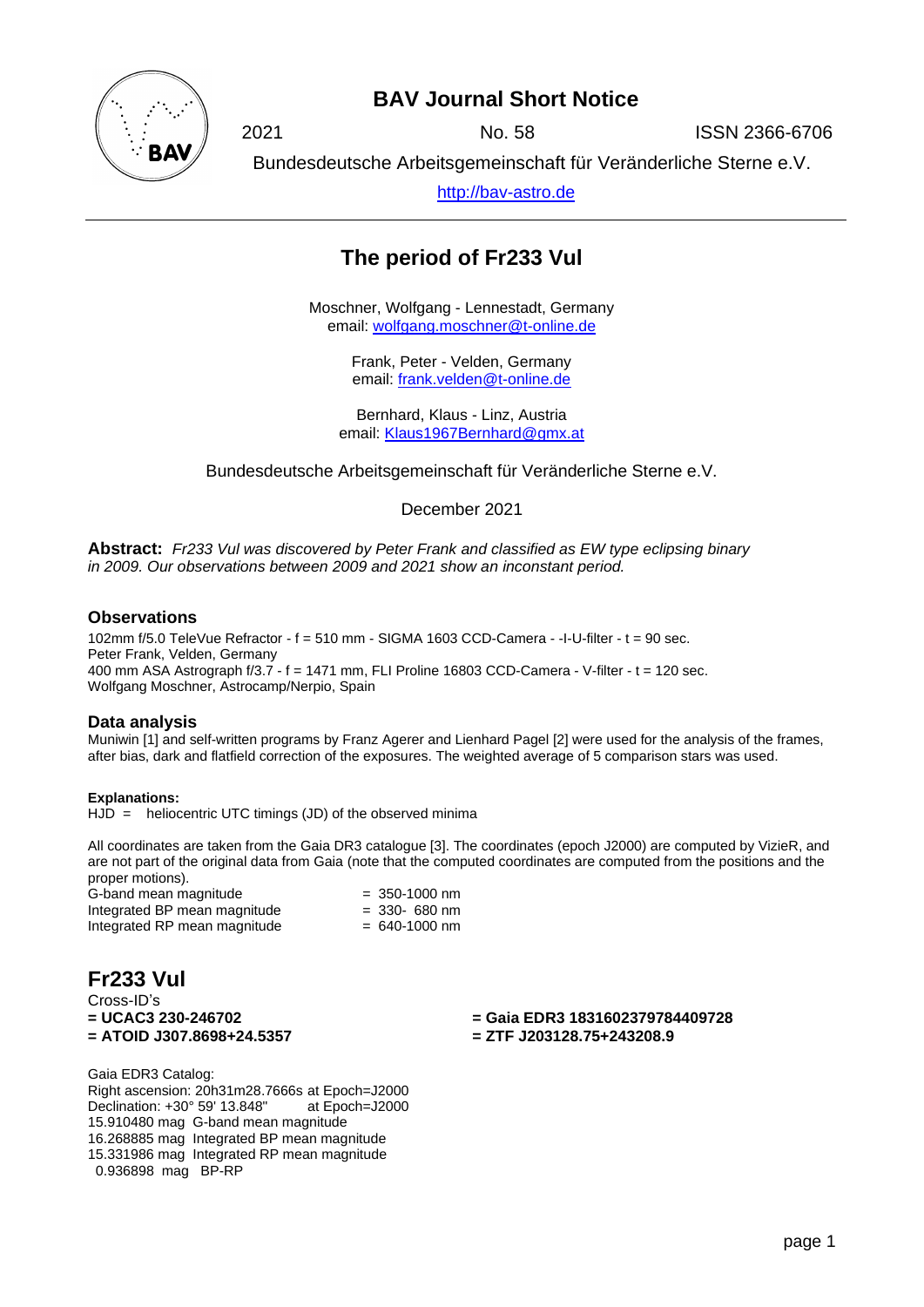## **Periods known so far:**

| VSX (AAVSO) [4]  | 0.4371630 d    |  |  |
|------------------|----------------|--|--|
| ASAS-SN [5]      | no information |  |  |
| ATLAS [6]        | 0.4371670 d    |  |  |
| $ZTF$ g-Band [7] | 0.4371676 d    |  |  |

#### **Results**

Our observations over the entire period between 2009 and 2021 show an inconstant period. Our linear elements are to be used for the years 2009 to 2021. Whether these elements are valid also for the future can only be clarified by further observations. A physical interpretation of the phenomenon cannot be made here. The periods listed above are almost identical to our period. But only our time series obtained over the last 12 years has revealed that the period is not constant. Data from this star have also recently been processed by the ATLAS project [6] and the ZTF project [7].

#### **Fr233 Vul linear elements**

These linear elements are to be used for the years 2009 to 2021.

Min. = HJD 2458699.53250 + 0.4371666\*E ±0.00106 ±0.0000003

|                 | <b>HJD-Date</b> |              |              |           |
|-----------------|-----------------|--------------|--------------|-----------|
| <b>Observer</b> | <b>Minimum</b>  | Type         | <b>Epoch</b> | $O-C$ (d) |
| <b>P.Frank</b>  | 2455039,5827    |              | $-8372$      | 0,0090    |
| <b>P.Frank</b>  | 2455041,5506    | $\mathbf{I}$ | $-8367,5$    | 0,0096    |
| <b>P.Frank</b>  | 2455063,4098    | $\mathbf{I}$ | $-8317,5$    | 0,0105    |
| <b>P.Frank</b>  | 2455393,4648    | $\mathbf{I}$ | $-7562,5$    | 0,0047    |
| <b>P.Frank</b>  | 2455473,4646    | $\mathbf{I}$ | $-7379,5$    | 0,0030    |
| <b>P.Frank</b>  | 2455830,4038    | ı            | $-6563$      | $-0,0043$ |
| <b>P.Frank</b>  | 2456521,5627    |              | -4982        | $-0,0058$ |
| <b>P.Frank</b>  | 2457627,3721    | $\mathbf{I}$ | $-2452,5$    | $-0,0093$ |
| <b>P.Frank</b>  | 2457627,5914    |              | $-2452$      | $-0,0086$ |
| W. Moschner     | 2458313,5100    | ı            | $-883$       | $-0,0044$ |
| <b>P.Frank</b>  | 2458318,5389    | $\mathbf{I}$ | $-871,5$     | $-0,0029$ |
| W. Moschner     | 2458337,5539    |              | $-828$       | $-0,0047$ |
| W. Moschner     | 2458698,6553    |              | $-2$         | $-0,0029$ |
| W. Moschner     | 2458699,5289    |              | 0            | $-0,0037$ |
| W. Moschner     | 2458713,5171    |              | 32           | $-0,0047$ |
| W. Moschner     | 2458718,5446    | Ш            | 43,5         | $-0,0046$ |
| W. Moschner     | 2458751,3340    | $\mathbf{I}$ | 118,5        | $-0,0028$ |
| W. Moschner     | 2459021,5049    | $\mathbf{I}$ | 736,5        | $-0,0008$ |
| W. Moschner     | 2459056,4799    | $\mathbf{I}$ | 816,5        | 0,0009    |
| W. Moschner     | 2459068,5009    | ı            | 844          | $-0,0002$ |
| W. Moschner     | 2459074,4032    | $\mathbf{I}$ | 857,5        | 0,0004    |
| W. Moschner     | 2459074,6205    | ı            | 858          | $-0,0010$ |
| W. Moschner     | 2459089,4864    |              | 892          | 0,0013    |
| W. Moschner     | 2459405,5602    |              | 1615         | 0,0037    |
| W. Moschner     | 2459408,6199    |              | 1622         | 0,0031    |
| W. Moschner     | 2459434,4133    |              | 1681         | 0,0037    |
| W. Moschner     | 2459434,6350    | Ш            | 1681,5       | 0,0068    |
| W. Moschner     | 2459472,4490    |              | 1768         | 0,0059    |

Table 1: Minima from Fr233 Vul using the elements above (period 0.4371666 d).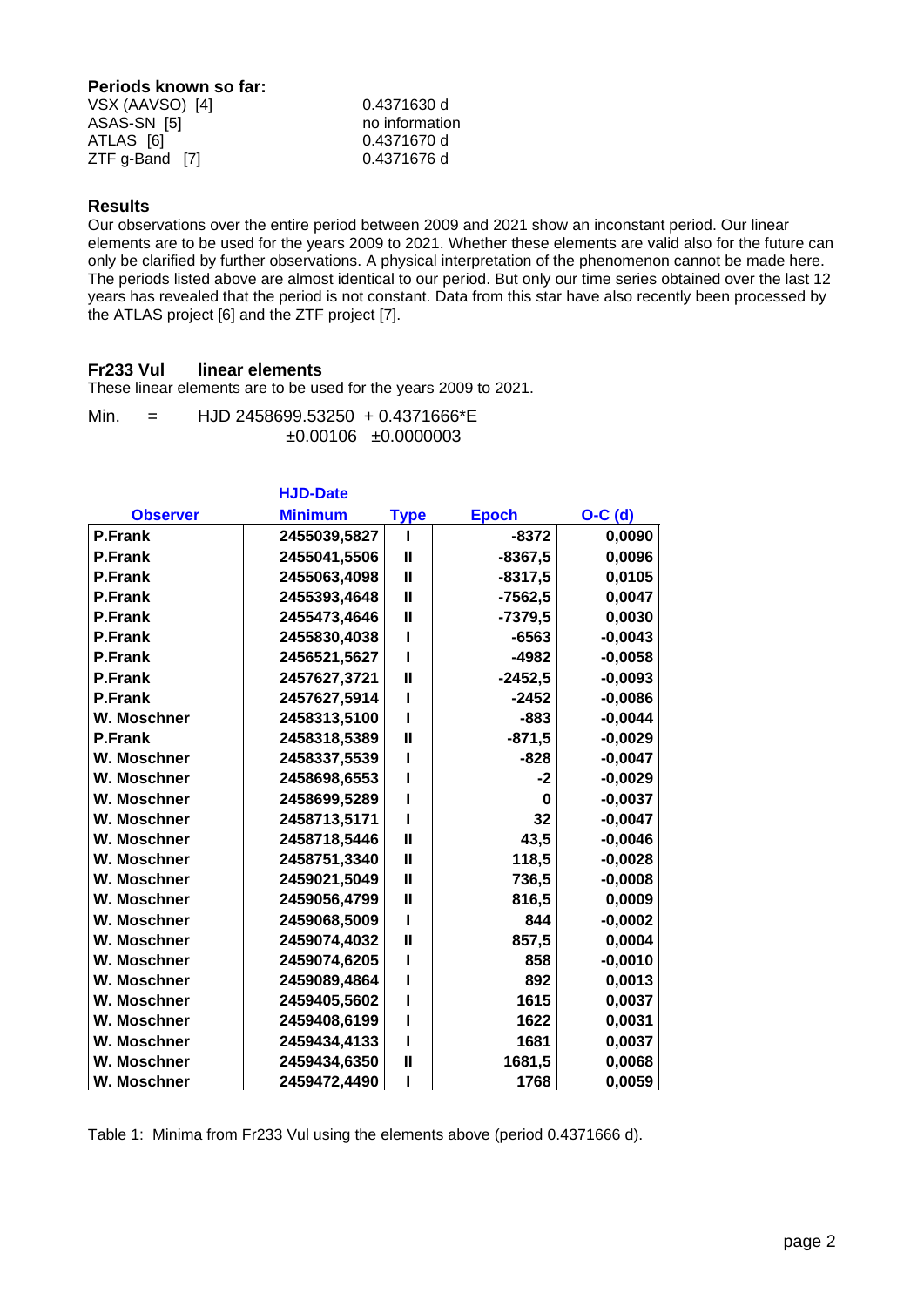

Figure 1: O-C-diagram from Fr233 Vul using the elements above (period 0.4371666 d).



Figure 2: O-C-diagram from Fr233 Vul using the period from ZTF g-band (0.4371676 d). Figure 3: O-C-diagram from Fr233 Vul using the period from ATLAS (0.437167 d).